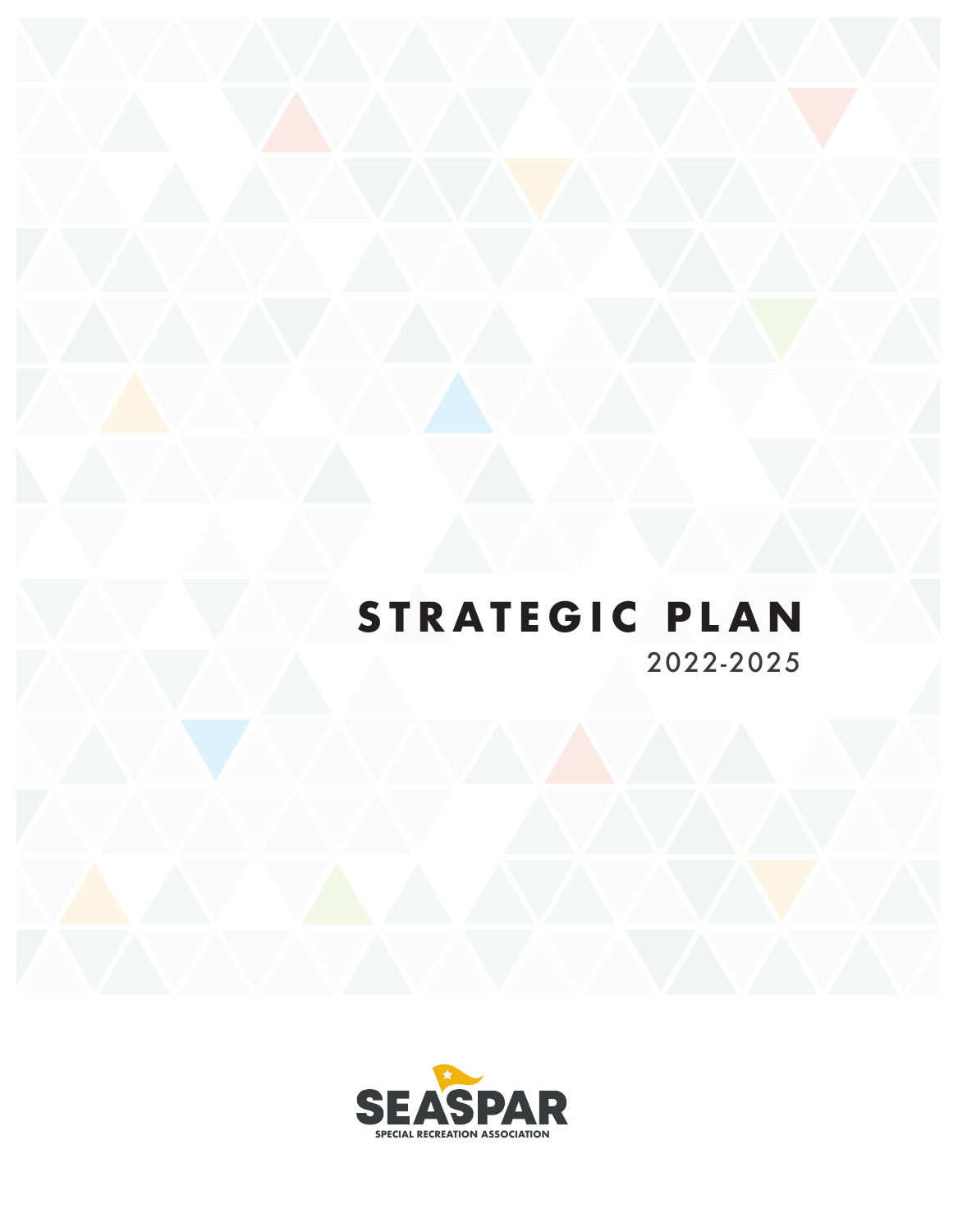

# **EXECUTIVE SUMMARY**



**Enrich people's lives through recreation**





SEASPAR has developed a new strategic plan for 2022 through 2025.

The purpose of the plan is to support a strategy-focused organization that becomes institutionalized within SEASPAR. Furthermore, the process creates a vision for SEASPAR's future and will result in a more meaningful and rewarding work environment.

A strategic planning committee composed of the director and staff was created. The committee worked to develop a detailed plan of action for the strategic planning process, producing a work plan and timeline that covered roles, tasks, deliverables, deadlines, meetings, and the decisionmaking and approval processes.

The mission, vision, and values were reviewed and confirmed.

## **MISSION**

The mission of SEASPAR is to enrich people's lives through recreation.

## **VISION**

The vision of SEASPAR is to support people in discovering abilities, achieving potential, and realizing dreams.

## **VALUES**

We will strive always to have **fun**!

We encourage **friendships** to bring happiness, comfort, and joy and to prevent loneliness and isolation.

We are **caring** about the needs of one another and our participants.

You can have complete **trust** in us.

**Accountability** and responsibility are taken seriously.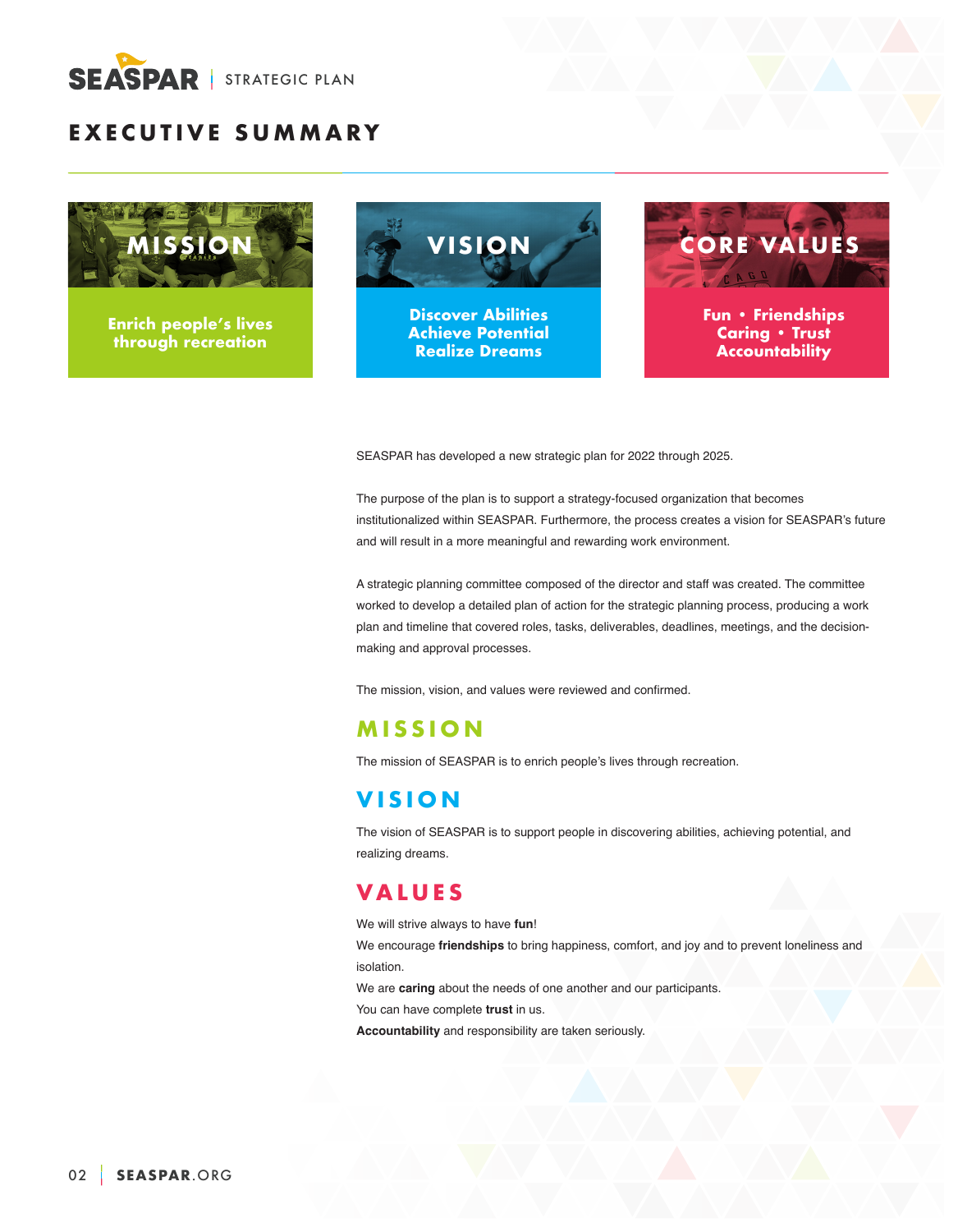

The data for analysis were gathered from a survey with the Board members and staff. Public engagement was encouraged through a participant survey. Nominal group exercises were used during workshops.

SEASPAR based its long-range strategy on a set of seven goals that emerged from the planning process. These goals are the main areas SEASPAR needs to focus on as an organization to excel in its mission and fulfill its vision. These themes were identified after the gathering and

analysis of internal and external data, and they focus the future of the organization and help separate the many things that must be done. They concern critical issues and what the organization is working toward for success over the next several years.

The goals are supported with strategic initiatives. These are the means to gain the desired strategic results that will transform the organization and sustain its mission and vision.

# **GOALS**

The seven goals and associated strategic initiatives for fiscal years 2022, 2023, 2024, and 2025 include the following:

## **BUILD COLLABORATION AND PARTNERSHIPS**

To seek opportunities and relationships to build partnerships with community, business, and governmental organizations in support of our mission

## **ENHANCE MEMBER AGENCY ENGAGEMENT**

To boost Board and staff engagement; build commitment and alignment to the mission, vision, and values; and achieve strategic initiatives

### **ENHANCE PERSONAL COMMUNICATIONS**

To provide timely information and updates among staff and participants

#### **HIRE AND MAINTAIN PROFESSIONAL STAFFING**

To maintain a trained workforce that creates positive impressions, builds successful relationships, and enhances our reputation

### **PROVIDE QUALITY PROGRAMMING**

To provide excellent programs and services to meet participants' wants and needs

## **STRATEGIC PLANNING**

To continually plan in a strategic manner to create vision, alignment, and execution of initiatives to affect positive changes

### **ONGOING**

To be particularly mindful of and continually monitor issues, trends, and actions affecting the organization, staff, or participants

To address the goals, thirty-nine strategic initiatives were identified and have been assigned to staff to execute.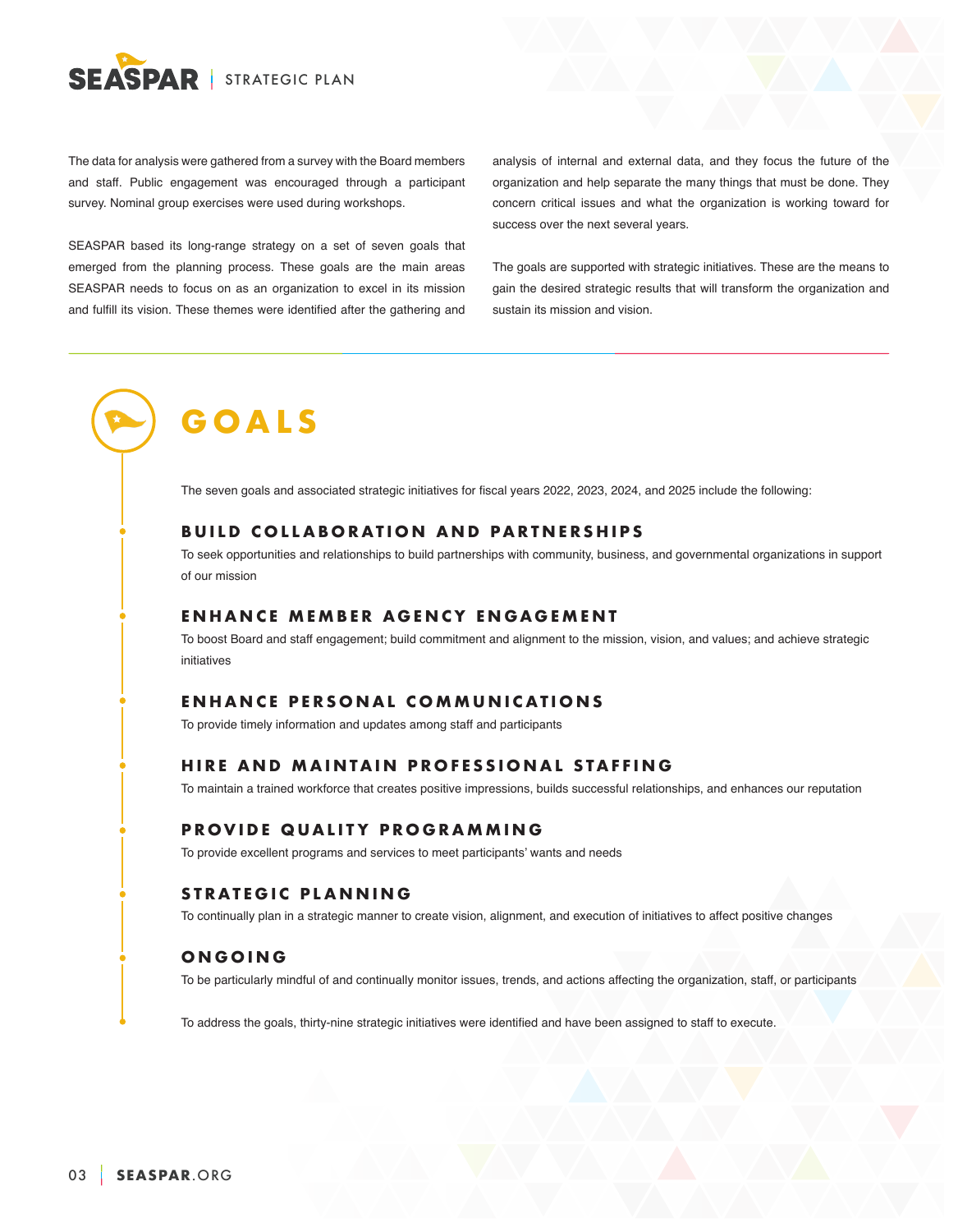

# **STRATEGIC INITIATIVES 2022–2023**

## **BUILD COLLABORATIONS AND PARTNERSHIPS**

• Increase collaboration with school districts

## **E N H A N C E M E M B E R A G E N C Y ENGAGEMENT**

- Create administrative staff-level committee with SEASPAR and member entities to increase communication and collaboration
	- Increase collaborative efforts with member entities
	- Identify ways to share resources among member entities
	- Conduct internal focus group on existing and needed facility spaces
	- Include SEASPAR staff in member agency park and facility planning to address the Americans with Disabilities Act
	- Include SEASPAR staff in member agency park and facility planning for input
	- Conduct needs assessment for facility use at member agencies
	- Conduct facilities needs assessment
- Conduct Board tours of programs and facilities
- Evaluate effectiveness of inclusion process through internal committee

## **ENHANCE PERSONAL COMMUNICATIONS**

- Market programs as being interesting, providing opportunities for new experiences and socialization, and being flexible with the ability to pivot
- Market testimonials and success stories
- Market benefits and value-adding programs
- Create referral service listing online to include counseling, housing, respite, and employment
- Offer SEASPAR merchandise online for purchase

## **HIRE AND MAINTAIN PROFESSIONAL STAFFING**

- Offer unique incentives to potential employees to encourage them to work for us
- Create employee retention program
- Include staff attributes in recruiting and advertising material
- Develop employee newsletter

## **PROVIDE QUALITY PROGRAMMING**

- Create program development committee
	- Expand virtual programming
	- Promote personal relationships among program participants
	- Expand e-sports programming
	- Identify offerings for teens/adults, either together or separate
	- Track program locations to meet the needs of participants in all twelve communities
	- Explore ways to expand aquatic programs to meet demand
	- Assess expanding after school programs
	- Expand the social and emotional components of programs
	- Incorporate additional fitness or exercise opportunities into programming
	- Identify future trip and outdoor adventure locations
- Implement fundraisers or sponsorships for fee assistance program
- Promote fee assistance program
- Create participant behavior committee
- Create and implement program evaluations
- Develop referral program for youth, adults, and older adults
- Assess expansion of EAGLES program
- Enhance program interest list to collect more detailed information
- Assess needs of new families with young participants in programs

#### **STRATEGIC PLANNING**

• Implement newly created plan adopted May 2022

### **ONGOING**

- Ensure participants' information is protected as though covered by HIPAA law
- Continue to implement federal and state COVID-19 recommendations and advisories
- Budget resources within tax levy and realistic revenue projections
- Monitor legislation and unfunded mandates
- Be mindful of the effects of program changes on participants and families
- Track tax levy contributions, comparing the ratio/rate of other special recreation associations